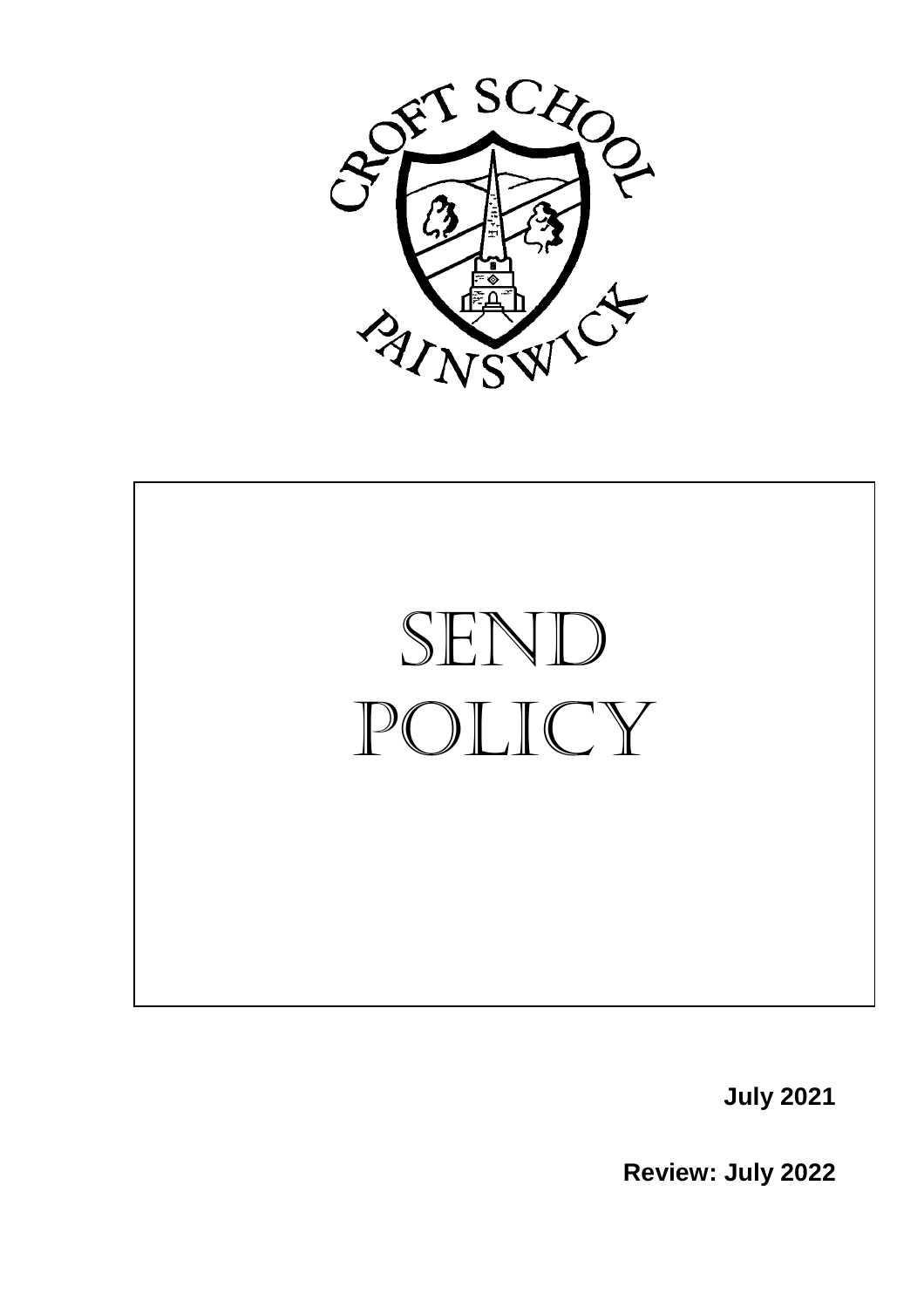# **Contents**

**…………………………………………………………………………………………………………………………….**

## **1. Aims**

Our SEND policy and information report aims to:

- Set out how our school will support and make provision for pupils with special educational needs and Disabilities (SEND)
- Explain the roles and responsibilities of everyone involved in providing for pupils with SEND

At The Croft School we aim to:

- Identify at the earliest opportunity all children who need special consideration to support their physical, sensory, social, emotional, communication or cognitive development
- Ensure that these children are given appropriate support to allow full access to the National **Curriculum**
- Ensure that these children are fully included in all activities of the school in order to promote the highest levels of achievement
- Involve parents, pupils and others in developing a partnership of support, enabling them full confidence in the strategy adopted by the school
- Provide a broad, balanced and suitably differentiated curriculum relevant to pupil needs, through all staff sharing responsibility for SEND

## **2. Legislation and guidance**

This policy and information report is based on the statutory [Special Educational Needs and Disability \(SEND\)](https://www.gov.uk/government/uploads/system/uploads/attachment_data/file/398815/SEND_Code_of_Practice_January_2015.pdf)  [Code of Practice](https://www.gov.uk/government/uploads/system/uploads/attachment_data/file/398815/SEND_Code_of_Practice_January_2015.pdf) and the following legislation:

- [Part 3 of the Children and Families Act 2014,](http://www.legislation.gov.uk/ukpga/2014/6/part/3) which sets out schools' responsibilities for pupils with SEN and disabilities
- [The Special Educational Needs and Disability Regulations 2014,](http://www.legislation.gov.uk/uksi/2014/1530/contents/made) which set out schools' responsibilities for Education, Health and Care (EHC) plans, SEN co-ordinators (SENCOs) and the SEND information report

## **3. Definitions**

A pupil has SEN if they have a learning difficulty or disability which calls for special educational provision to be made for them.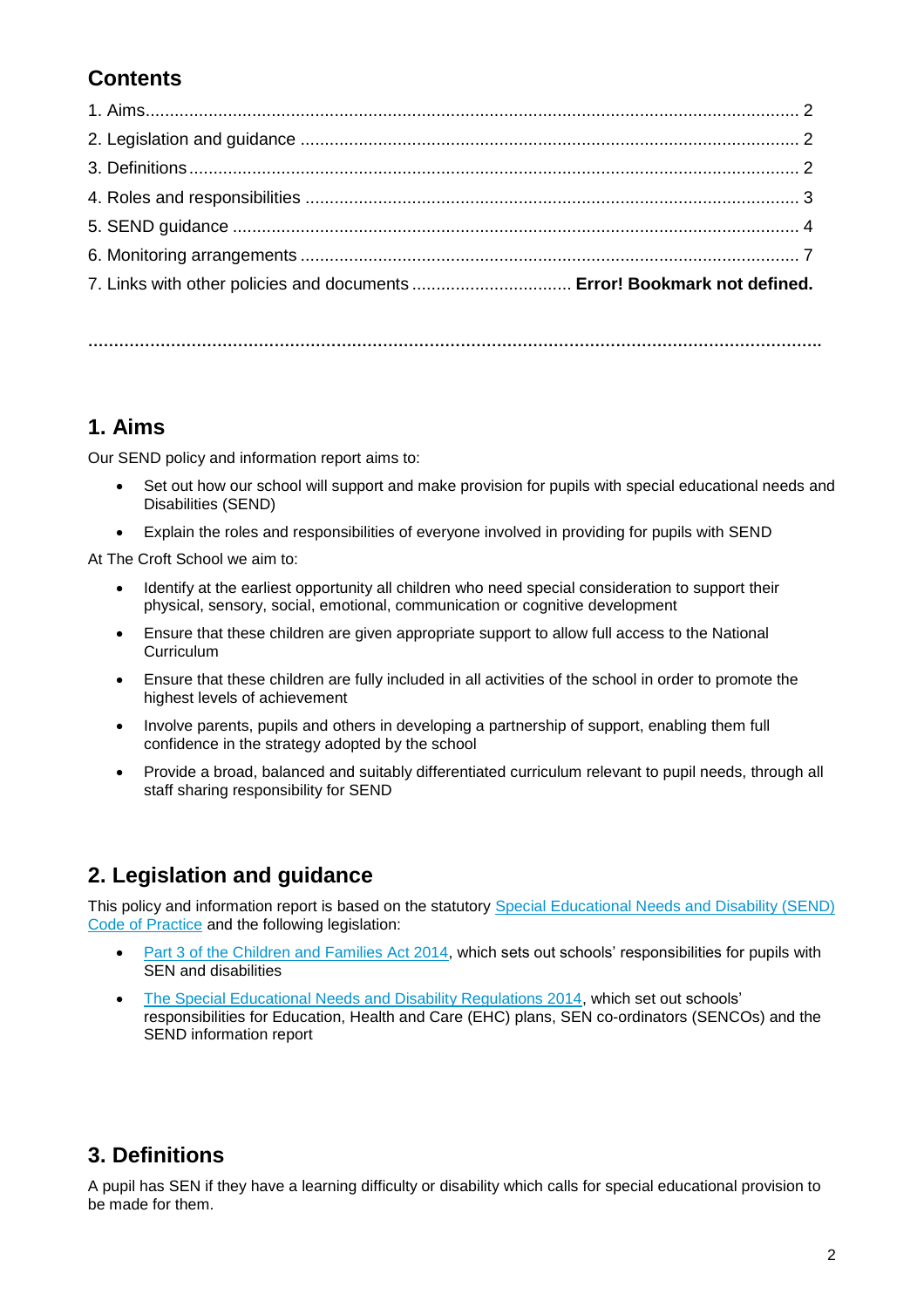They have a learning difficulty or disability if they have:

- A significantly greater difficulty in learning than the majority of others of the same age, or
- A disability which prevents or hinders them from making use of facilities of a kind generally provided for others of the same age in mainstream schools

Special educational provision is educational or training provision that is additional to, or different from, that made generally for other children or young people of the same age by mainstream schools.

| <b>Role</b>           | <b>Responsibility</b>                                                                                                                                                                                                                                                                                                                                                                                                                                                                                                                                                                                                                                                                                                                                                                                                                                                                                                                                                                                                                                                                                                                                                                                                                                                                                                                                                                                                                                                                                                                                                                                                                                                                                                                                                                                                                                                                                                                                                                                                                                                                                                                                 |
|-----------------------|-------------------------------------------------------------------------------------------------------------------------------------------------------------------------------------------------------------------------------------------------------------------------------------------------------------------------------------------------------------------------------------------------------------------------------------------------------------------------------------------------------------------------------------------------------------------------------------------------------------------------------------------------------------------------------------------------------------------------------------------------------------------------------------------------------------------------------------------------------------------------------------------------------------------------------------------------------------------------------------------------------------------------------------------------------------------------------------------------------------------------------------------------------------------------------------------------------------------------------------------------------------------------------------------------------------------------------------------------------------------------------------------------------------------------------------------------------------------------------------------------------------------------------------------------------------------------------------------------------------------------------------------------------------------------------------------------------------------------------------------------------------------------------------------------------------------------------------------------------------------------------------------------------------------------------------------------------------------------------------------------------------------------------------------------------------------------------------------------------------------------------------------------------|
| <b>Head teacher</b>   | To oversee SEND provision<br>Designated responsibility for Safeguarding                                                                                                                                                                                                                                                                                                                                                                                                                                                                                                                                                                                                                                                                                                                                                                                                                                                                                                                                                                                                                                                                                                                                                                                                                                                                                                                                                                                                                                                                                                                                                                                                                                                                                                                                                                                                                                                                                                                                                                                                                                                                               |
| <b>SEND Governor</b>  | To oversee and monitor SEND provision within the school.<br>Meeting with the SENCO at least termly to discuss actions taken by the<br>school. They report back to the governors at every full governors' meeting.                                                                                                                                                                                                                                                                                                                                                                                                                                                                                                                                                                                                                                                                                                                                                                                                                                                                                                                                                                                                                                                                                                                                                                                                                                                                                                                                                                                                                                                                                                                                                                                                                                                                                                                                                                                                                                                                                                                                     |
| <b>SENCO</b>          | The SENCO has an important role to play with the Head Teacher and<br>Governing Body, in determining the strategic development of SEN policy and<br>provision in school.<br>The SENCO has day-to day responsibility for the operation of the SEND<br>policy and coordination of specific provision made to support individual pupils<br>with SEN, including those who have EHC plans.<br>The SENCO provides professional guidance to colleagues and will work<br>closely with staff, parents and other agencies. The SENCO should be aware<br>of the provision of the Local Offer and be able to work with professionals<br>providing a support role to families to ensure that pupils with SEN receive<br>appropriate support and high quality teaching.<br>The key responsibilities of the SENCO may include:<br>Overseeing the day-to -day operation of the school SEN policy<br>$\circ$<br>Co-ordinating provision for children with SEN<br>$\circ$<br>Liaising with the relevant teacher where a looked after pupil has SEN<br>$\circ$<br>Advising on the graduated approach to providing SEN support<br>$\circ$<br>Advising on the deployment of the school's delegated budget and<br>$\circ$<br>other resources to meet pupil's need effectively<br>Liaising with parents of pupil's with SEN<br>$\circ$<br>Liaising with early years providers, other schools, educational<br>$\circ$<br>psychologists, health and social care professionals and independent<br>or voluntary bodies<br>Being a key point of contact with external agencies, especially the<br>$\circ$<br>local authority and its support services<br>Liaising with potential next providers of education to ensure a pupil<br>$\circ$<br>and their parents are informed about options and a smooth transition<br>is planned<br>Working with the head teacher and school governors to ensure that<br>O<br>the school meets its responsibilities under the Equality Act (2010) with<br>regard to reasonable adjustments and access arrangements<br>Ensuring that the school keeps the records of all pupils with SEN up<br>$\circ$<br>to date<br>(SEN Code of Practice Jan 2015) |
| <b>Class teachers</b> | To ensure High Quality (Wave 1) teaching and provide accessible<br>$\circ$<br>differentiation for pupils with SEND<br>All teachers are responsible and accountable for the progress and<br>$\circ$<br>development of the pupils in their class, including where pupils access                                                                                                                                                                                                                                                                                                                                                                                                                                                                                                                                                                                                                                                                                                                                                                                                                                                                                                                                                                                                                                                                                                                                                                                                                                                                                                                                                                                                                                                                                                                                                                                                                                                                                                                                                                                                                                                                         |

## **4. Roles and Responsibilities**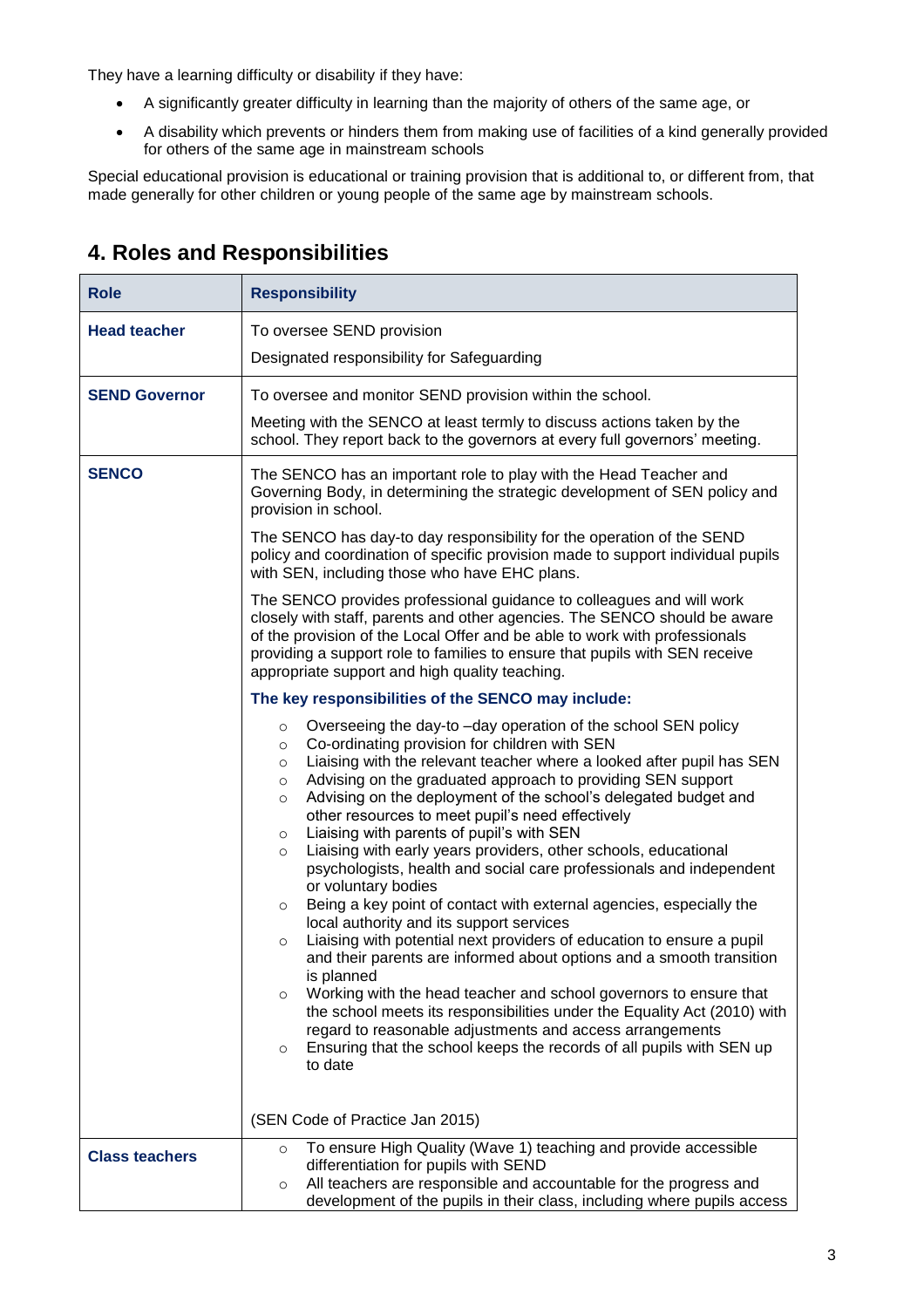|                                      | support from teaching assistants or specialist staff<br>To work within the guidance provided in the SEND Code Of Practice<br>$\circ$<br>2015<br>To ensure that the children with SEND have access to a broad and<br>$\circ$<br>balanced curriculum. Teachers should set high expectations for all<br>pupils whatever their prior attainment |
|--------------------------------------|---------------------------------------------------------------------------------------------------------------------------------------------------------------------------------------------------------------------------------------------------------------------------------------------------------------------------------------------|
| <b>Teaching</b><br><b>Assistants</b> | To support SEN pupils under the direction of the class teachers, subject<br>leaders and SENCO to enable them to make progress                                                                                                                                                                                                               |
| <b>Medical provision</b>             | Admin staff are trained as first aiders and hold the Medical Healthcare Plans<br>for pupils. See medical policy for more details                                                                                                                                                                                                            |

## **5. SEN guidance**

## **5.1 The groups of SEN that are provided for**

Our school currently provides additional and/or different provision for a range of needs, including:

- Communication and interaction
- Cognition and learning
- Social, emotional and mental health difficulties
- Sensory and/or physical needs

### **5.2 Identifying pupils with SEN and assessing their needs**

We have a rigorous system whereby pupil progress is consistently assessed and tracked by Class Teachers, support staff, subject leaders and the Head Teacher.

#### **My Plan**

Staff members will raise concerns about any pupil who is not progressing as expected and these concerns will be discussed with the SENCO and parents. Once it has been agreed that a pupil has additional needs an individual learning plan (MyPlan) will be created. This will identify specific targets for the pupil to work on. If the additional need is within other areas either a Health or Behaviour plan will be created as appropriate. The My Plan document is reviewed at least three times per year, when progress against current targets will be identified and discussed, and new targets set as appropriate.

In addition, we create a 'Pupil profile' for all pupils at My Plan level. The Pupil Profile, created with the pupil, outlines how the child learns and what might best support them. This is particularly useful when a different teacher / adult might be in the class. It is also very useful when the child goes to a new class or school.

#### **My Assessment and My Plan+**

My assessment creates a holistic view of the child from parents, pupil and professionals. This is where wider needs can be addressed. This could be medical/health or social needs relating to home and family which may impact on learning needs and/or wellbeing. The My Plan+ focuses on the needs and outcomes to support the child. Reviews take place at least three monthly.

If the school feels that they are not able to meet the needs of the pupil with complex needs, the Local Authority may be requested to undertake a full assessment of needs. If required they will then draw up an Education, Health and Care Plan (EHCP). This will ensure additional support for the pupil and is reviewed annually.

If appropriate, external agencies will be invited into school to assess or work with pupils. These may include: school nurse, Advisory Teaching Service, Educational Psychologist, Occupational Therapists and Speech and Language Therapists.

### **5.3 Consulting and involving pupils and parents**

#### **Pupils**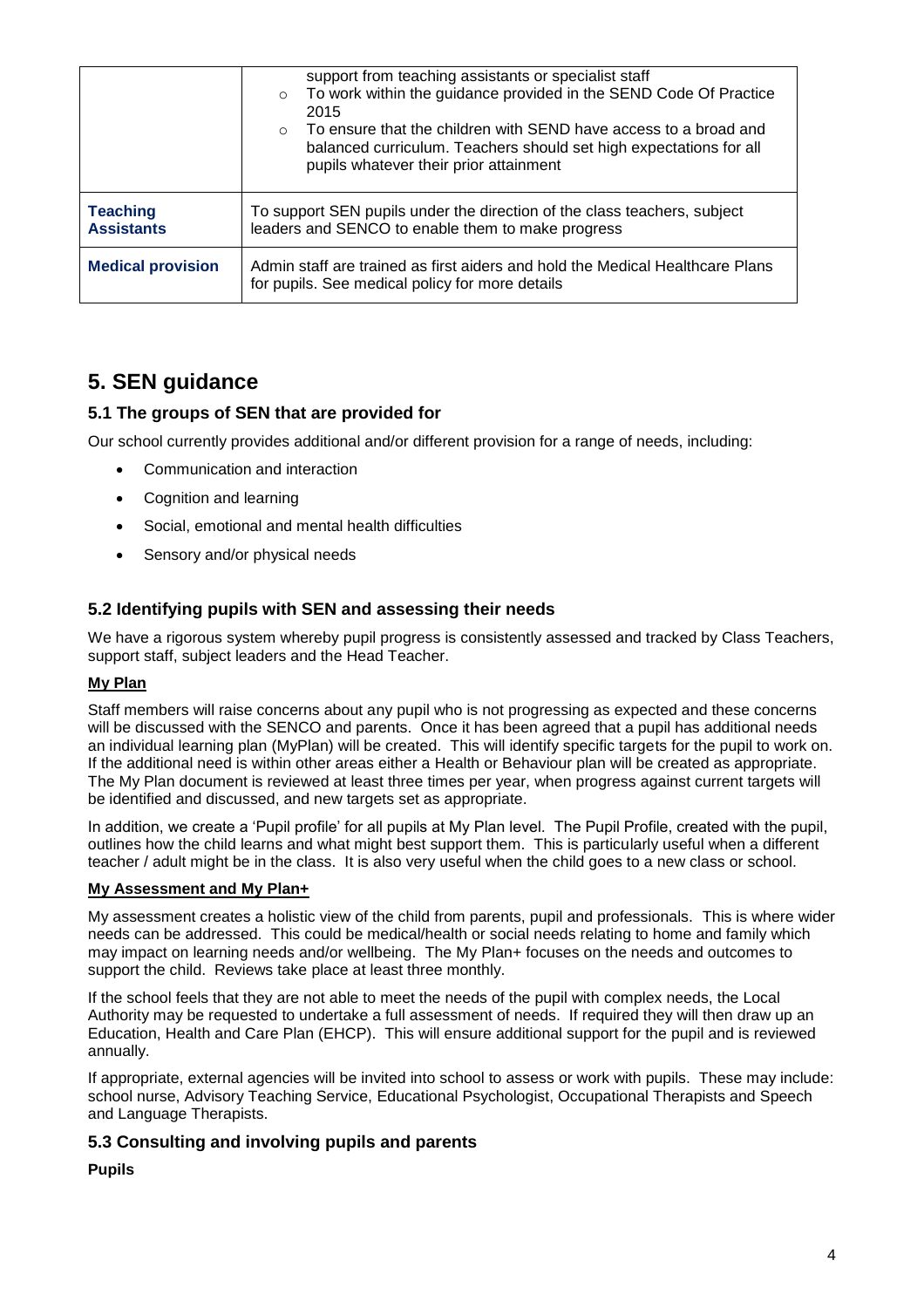Class teachers always explain and discuss targets with the children and ask them about their thoughts, and if they can identify any specific strategies which will help them in their learning. As part of the My Plan review they will be given opportunities to say if they feel they have achieved targets, what specific support has enabled this and what things they feel they still need to work on. The SENCO also talks to pupils about their learning as part of a monitoring cycle. Pupils also complete a questionnaire annually.

#### **Parent**s

We have an open door policy and encourage parents/carers to raise any issues immediately. Should a parent/carer have any concerns regarding their child's progress and learning they should talk to the class teacher in the first instance. We encourage parents/carers to become fully involved in supporting their child at home. They will be invited to a parents evening twice per year where they will be able to discuss their child's progress and achievement. We issue an annual questionnaire where parents/carers have the opportunity to give specific views on a variety of topics, including SEND.

## **5.4 Assessing and reviewing pupils' progress towards outcomes**

We will follow the graduated approach and the four-part cycle of **assess, plan, do, review**.

The class teacher will work with the SENCO to carry out a clear analysis of the pupil's needs. This will draw on:

- The teacher's assessment and experience of the pupil
- Their previous progress and attainment and behaviour
- The individual's development in comparison to their peers and national data
- The views and experience of parents
- The pupil's own views
- Advice from external support services, if relevant

The assessment will be reviewed regularly.

All teachers and support staff who work with the pupil will be made aware of their needs, the outcomes sought, the support provided, and any teaching strategies or approaches that are required. We will regularly review the effectiveness of the support and interventions and their impact on the pupil's progress.

### **5.5 Supporting pupils moving between phases and preparing for adulthood**

We will share information with the school, or other setting the pupil is moving to. We will agree with parents and pupils which information will be shared as part of this.

Transitions can be difficult for pupils with SEND and we strive to ensure any transition is made as smooth as possible. Staff from secondary schools visit pupils in Year 6 and will meet with staff to discuss what provision might be required. All records are forwarded to a new school as soon as possible.

Within school, teachers meet in July to pass on information regarding pupils in their class. All SEND documents are shared with both the teacher and any Teaching Assistants who will work with the pupil.

For pupils who join the school with a specific need already identified we will liaise closely with previous settings to provide a smooth transition and ensure individual needs are met.

### **5.6 Our approach to teaching pupils with SEN**

Quality first teaching for all pupils underpins our teaching philosophy. This ensures pupils are challenged to achieve to the best of their ability. All teachers are teachers of SEN and are responsible for ensuring SEND pupils make good progress.

Pupils with SEN will be taught for the majority of the week with their peers in the classroom. Work set will be appropriate to the ability of the pupil. In addition, they may work 1:1 or in a small group with the teacher or teaching assistant.

If required pupils will have access to additional technology or resources to support their learning. They may also be withdrawn from class for short periods to undertake specific activities.

Through rigorous assessment pupil progress is tracked frequently. Where there may be concerns interventions will be put into place and monitored.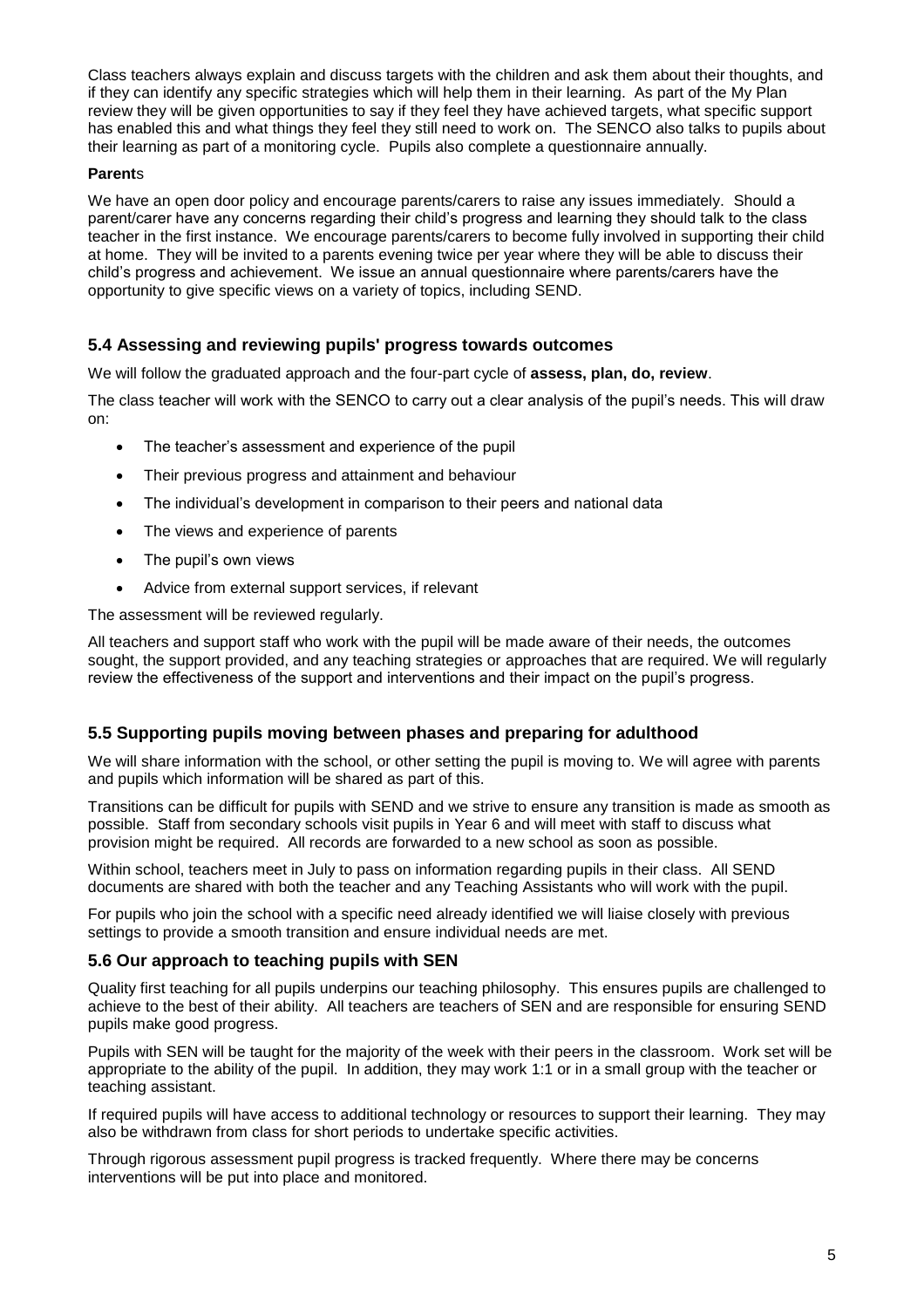We use a variety of interventions to support pupils with SEND. We believe strongly that any interventions should accurately match the needs of the pupil. To this end we do not use many commercial schemes, preferring to create bespoke programs tailored to individual needs, providing pre and post assessment. Please see Provision Map in Appendix.

## **5.7 Adaptations to the curriculum and learning environment**

We make the following adaptations to ensure all pupils' needs are met:

- Differentiating our curriculum to ensure all pupils are able to access it, for example, by grouping, 1:1 work, teaching style, content of the lesson, etc.
- Adapting our resources and staffing
- Using recommended aids, such as laptops, coloured overlays, visual timetables, larger font, etc.
- Differentiating our teaching, for example, giving longer processing times, pre-teaching of key vocabulary, reading instructions aloud, etc.

#### **5.8 Additional support for learning**

We have a staff of very experienced Teaching Assistants, including one HLTA. They work closely with teachers in a variety of ways. This might include group work, 1:1 support, ad-hoc support for vulnerable pupils and whole class teaching.

#### **5.9 Expertise and training of staff**

Natalie Greening (SENCO) has 18 years' experience in this role and as a class teacher. Natalie holds a Postgraduate Certificate in Specific Learning Difficulties (SpLD).

Rebecca Gore (Head Teacher) holds the National Award for SEND Co-ordination, which includes a Postgraduate Certificate in Vulnerable Learners and Inclusion.

#### **5.10 Securing equipment and facilities**

Where it has been identified that a pupil requires additional equipment or facilities all reasonable attempts will be made to source and acquire what is needed.

#### **5.11 Evaluating the effectiveness of SEN provision**

We evaluate the effectiveness of provision for pupils with SEN by:

- Reviewing pupils' individual progress towards their goals each term
- Reviewing the impact of interventions
- Using pupil questionnaires
- Monitoring by the SENCO
- Using and updating Provision Maps
- Holding annual reviews for pupils with EHC plans

In the same way we operate an open door policy for parents, we have an open door policy for teachers and teaching assistants to discuss any issues with the SENCO. We believe that dialogue is crucial to forging good relationships and therefore providing the best for our pupils, including those with SEN.

### **5.12 Enabling pupils with SEN to engage in activities available to those in the school who do not have SEN**

All of our extra-curricular activities and school visits are available to all our pupils, including our before-and after-school clubs.

All pupils are encouraged to go on our residential trip to Isle of Wight.

All pupils are encouraged to take part in sports day/school plays/special workshops, etc.

No pupil is ever excluded from taking part in these activities because of their SEN or disability.

We have a toilet for the disabled.

The school is totally accessible at all levels.

Our accessibility plan is available to view on our school website.